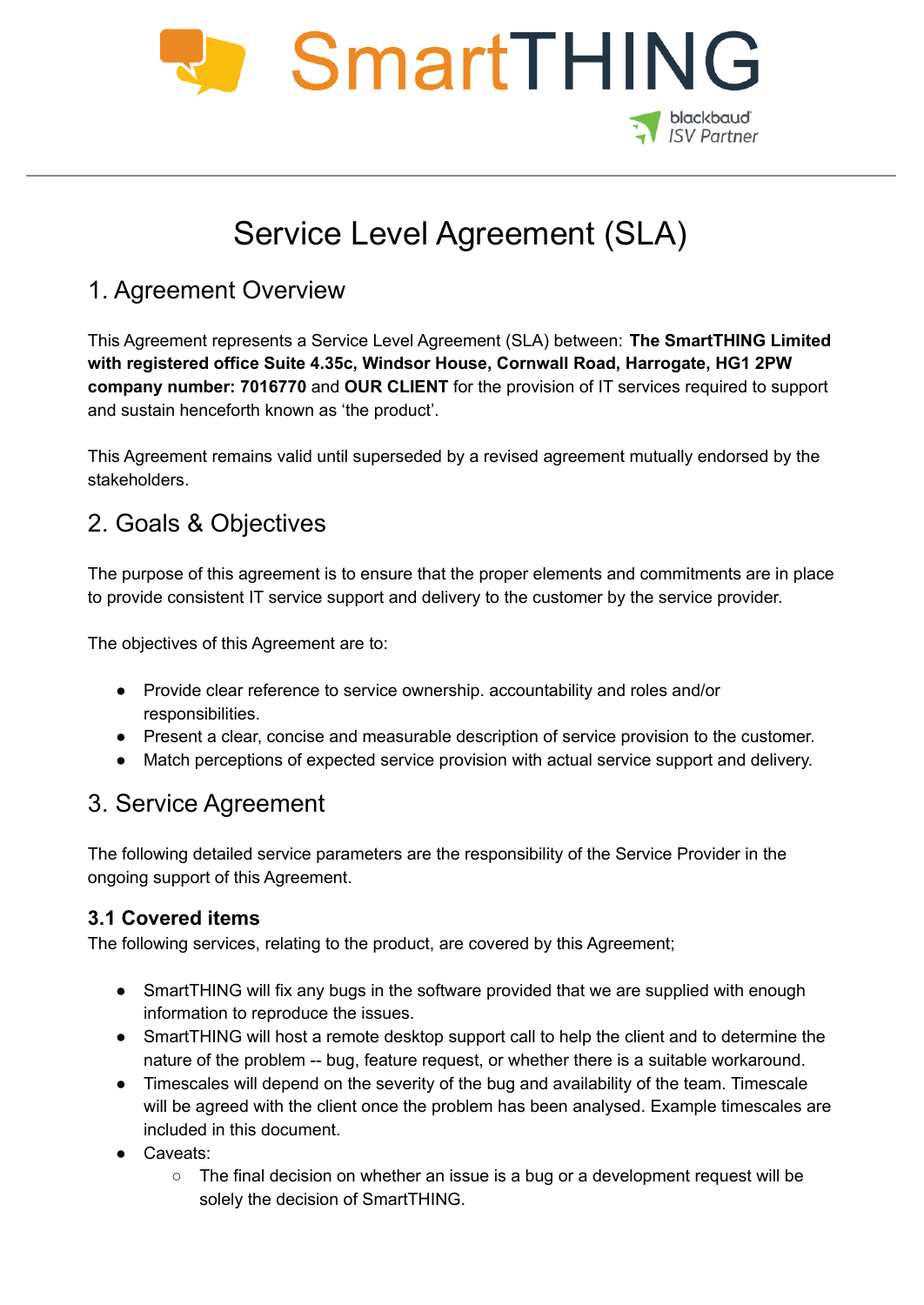

- It may not be technically possible to correct all issues.
- $\circ$  Up to one day, in total, of development and diagnosis work is included in the agreement.
- If the client wants to expedite delivery of bugs, feature enhancements or other items we can provide estimates for this.
- Issues should be logged individually **with the helpdesk (support@smartthing.org)** and a note made of any relation to problems/issues that have already been raised.
- A maintenance agreement will be required for each customisation or product we have delivered to the client unless otherwise agreed.
- This agreement does not cover revisions to our products that are required due to an upgrade of the core related product i.e. Raiser's Edge upgrades, or NetCommunity upgrades.
- Any work outside of this agreement requires the client and SmartTHING to agree a package of work. This work will be chargeable to the client at 80% of the SmartTHING consultancy rate at that time. If the work has not been booked in with the SmartTHING team in advance i.e. requires urgent attention, then an additional surcharge of 50% will be applied.

## **3.2 Customer Requirements**

- The client will, in all cases, log a support request on **support@smartthing.org** with enough detail for us to be able to recreate the issue or understand a feature request.
- Reasonable availability of customer representatives when resolving a service related incident or request.
- The client will be trained in any relevant core Blackbaud product i.e. in basic usage of NetCommunity, Raiser's Edge, Online Express etc.
- In the case of Online Express and NetCommunity: The client will be trained in all aspects that link to the Raiser's Edge database i.e. queries, roles, email lists, attributes etc.
- The client's IT team will solve any installation issues specific to the client's internal IT set-up.
- If the client doesn't have the above skills, this must be made clear before the contract is drawn up. SmartTHING can quote for training or support to fill this skills gap.

## 4. Service Management

### **4.1 Service Availability**

The following provides relevant details on service availability and service requests.

- **● Helpdesk Support: 9am to 5pm (UK time) Monday to Friday** Support requests received outside office hours will be collected, however no action can be guaranteed until the next working day. An initial response will be sent within two working
- days. **● UK public holidays will be observed**. During these times monitoring of reported issues may not be possible or will be at a reduced level.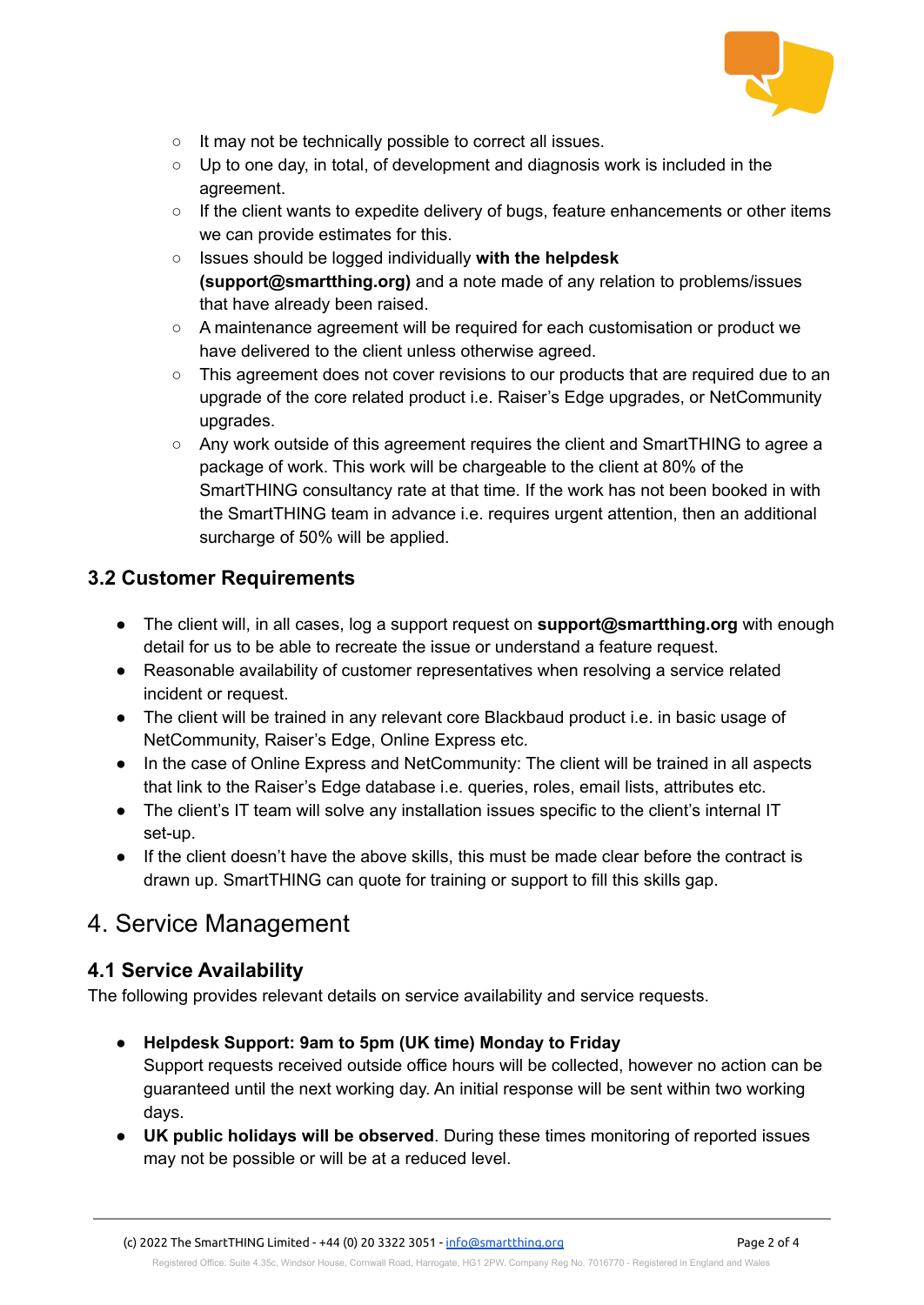

● On some occasions we may close access to the helpdesk either by prior notification to our clients, or, by setting up an email response to any new requests. This will not be normal practice but may be necessary, if for instance, we have service or staffing issues that necessitate a temporary closure.

#### **4.2 Service Requests**

Please note that these are approximate timescales, SmartTHING will attempt to keep you up-to-date with progress and will advise as soon as possible of any delay. We will attempt to meet requests in less time, but this may not be possible.

In all cases we will attempt to provide a statement of the approach required to solve the issue within 7 days.

| <b>Issue</b>                                                                              | Maximum expected delivery time |
|-------------------------------------------------------------------------------------------|--------------------------------|
| Product does not work                                                                     | 7 days                         |
| Product requires a temporary workaround                                                   | 2 months                       |
| New features requested by the client that will<br>also be made available to other clients | 6 months                       |
| New feature requested specific to the client                                              | 6 months or more               |

# Appendix

- One agreement per product although in cases where many customisations are delivered we may reach an agreement on a reduced cost. This is detailed in the cover letter.
- Timescales can be agreed per client based on the above but may be charged additionally in order to cover the staffing requirements.
- Optionally we can provide a costing to cover changes to the product that are required due to upgrades of the core system i.e. Raiser's Edge, BBCRM, Internet Solutions and NetCommunity:
	- In these cases we would quote a maximum number of hours at a reduced hourly rate which would typically be 10 hours per year.
- In the case of customisations provided to clients via a third party SmartTHING will log source code for those customisations in a GIT repository from which code could be pulled by the third party in the case of the cease of trading of SmartTHING. All support of that would then pass to the third parties responsibility to organise and this agreement would cease.

# Change log

[ Dates in DD/MM/YYYY format ]